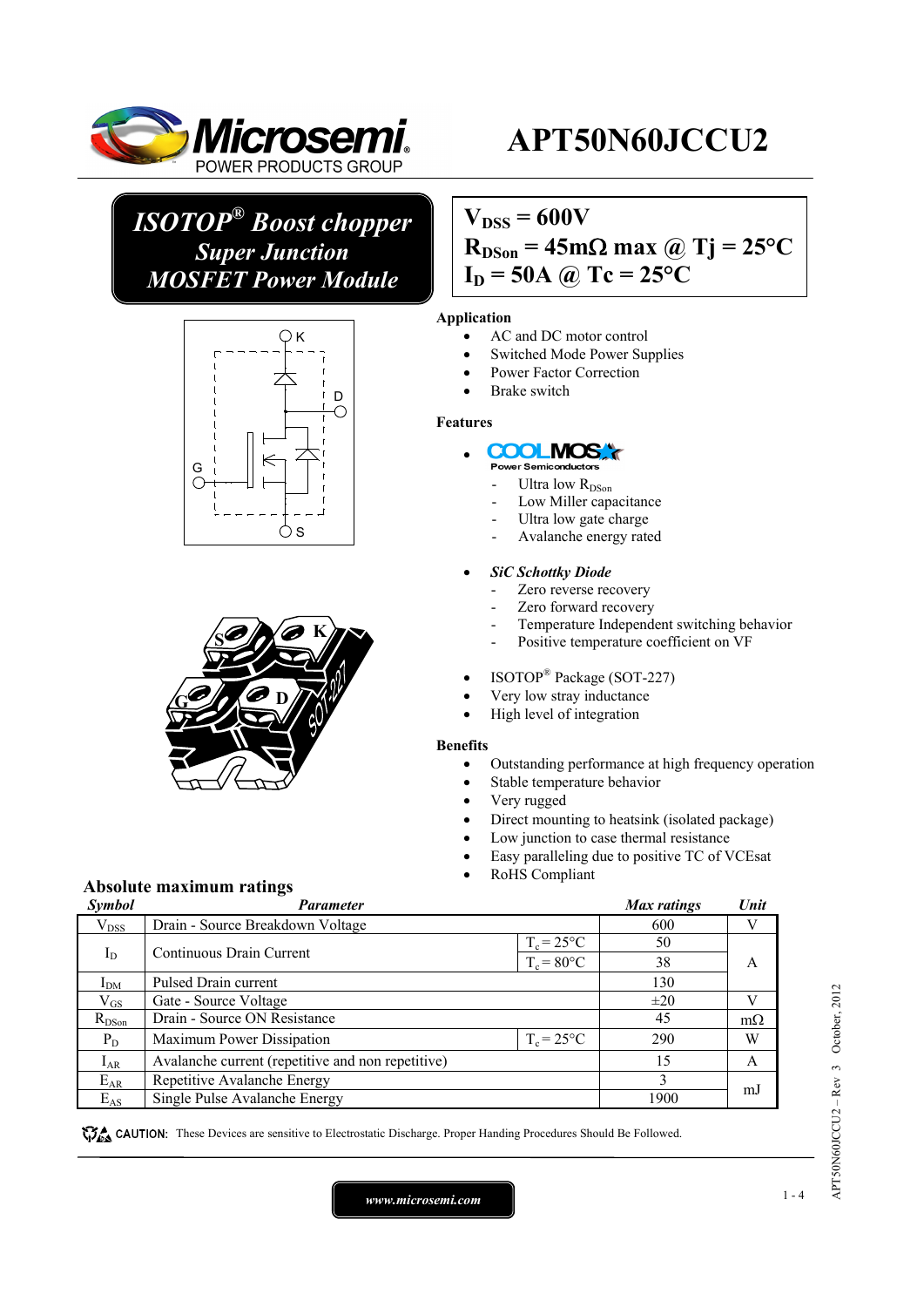

### All ratings  $@T_j = 25°C$  unless otherwise specified

### **Electrical Characteristics**

| Symbol       | <i><b>Characteristic</b></i>    | <b>Test Conditions</b>              |                     | Min | ľvv | <b>Max</b> | Unit         |
|--------------|---------------------------------|-------------------------------------|---------------------|-----|-----|------------|--------------|
| $I_{DSS}$    | Zero Gate Voltage Drain Current | $V_{GS} = 0V$ , $V_{DS} = 600V$     | $T_i = 25^{\circ}C$ |     |     | 250        | μA           |
|              |                                 | $V_{GS} = 0V$ , $V_{DS} = 600V$     | $T_i = 125$ °C      |     |     | 500        |              |
| $R_{DS(on)}$ | Drain – Source on Resistance    | $V_{GS} = 10V$ , $I_D = 22.5A$      |                     |     | 40  | 45         | $m\Omega$    |
| $V_{GS(th)}$ | Gate Threshold Voltage          | $V_{GS} = V_{DS}$ , $I_D = 3mA$     |                     |     |     | 3.9        | $\mathbf{V}$ |
| $I_{GSS}$    | Gate – Source Leakage Current   | $V_{GS} = \pm 20 V$ , $V_{DS} = 0V$ |                     |     |     | 100        | nA           |

### **Dynamic Characteristics**

| <i><b>Symbol</b></i>     | <i><b>Characteristic</b></i> | <b>Test Conditions</b>                                               |                     | Min | $\mathcal{I}yp$ | <b>Max</b> | Unit    |
|--------------------------|------------------------------|----------------------------------------------------------------------|---------------------|-----|-----------------|------------|---------|
| $C_{iss}$                | Input Capacitance            | $V_{GS} = 0V$ ; $V_{DS} = 25V$<br>$f = 1MHz$                         |                     |     | 6.8             |            | nF      |
| $C_{\rm oss}$            | Output Capacitance           |                                                                      |                     |     | 0.32            |            |         |
| $Q_{\rm g}$              | Total gate Charge            | $V_{GS} = 10V$                                                       |                     |     | 150             |            |         |
| $\mathbf{Q}_{\text{gs}}$ | Gate – Source Charge         | $V_{\text{Bus}} = 300V$                                              |                     |     | 34              |            | nC      |
| $Q_{gd}$                 | Gate - Drain Charge          | $I_D = 44A$                                                          |                     |     | 51              |            |         |
| $T_{d(on)}$              | Turn-on Delay Time           | $Tj=25^{\circ}C$                                                     |                     |     | 30              |            |         |
| $T_r$                    | Rise Time                    | $V_{GS} = 10V$                                                       |                     |     | 20              |            |         |
| $T_{d(\text{off})}$      | Turn-off Delay Time          | $V_{\text{Bus}} = 400V$<br>$I_D = 44A$<br>$R_G = 3.3\Omega$          |                     |     | 100             |            | ns      |
| $T_f$                    | Fall Time                    |                                                                      |                     |     | 20              |            |         |
| $E_{on}$                 | Turn-on Switching Energy     | $Ti=25^{\circ}C$<br>$V_{GS} = 10V$ ; $V_{Bus} = 400V$                |                     |     | 405             |            |         |
| $E_{\rm off}$            | Turn-off Switching Energy    | $I_D = 44A$ ; $R_G = 3.3\Omega$                                      |                     |     | 520             |            | μJ      |
| $E_{on}$                 | Turn-on Switching Energy     | $Ti=125^{\circ}C$                                                    |                     |     | 660             |            |         |
| $E_{\rm off}$            | Turn-off Switching Energy    | $V_{GS} = 10V$ ; $V_{Bus} = 400V$<br>$I_D = 44A$ ; $R_G = 3.3\Omega$ |                     |     | 635             |            | $\mu$ J |
| $V_{SD}$                 | Diode Forward Voltage        | $V_{GS} = 0V$ , $I_S = -44A$                                         |                     |     | 0.9             | 1.2        | V       |
| $t_{rr}$                 | Reverse Recovery Time        | $I_s = -44A$                                                         | $T_i = 25$ °C       |     | 600             |            | ns      |
| $Q_{rr}$                 | Reverse Recovery Charge      | $V_R = 400V$<br>$dis/dt = 100A/\mu s$                                | $T_i = 25^{\circ}C$ |     | 17              |            | $\mu$ C |

### **SiC chopper diode ratings and characteristics**

| <i>Symbol</i> | <i><b>Characteristic</b></i>            | <b>Test Conditions</b>                             |                                 | Min | $\mathcal{I}yp$ | <b>Max</b>  | Unit |
|---------------|-----------------------------------------|----------------------------------------------------|---------------------------------|-----|-----------------|-------------|------|
| $V_{RRM}$     | Maximum Peak Repetitive Reverse Voltage |                                                    |                                 | 600 |                 |             | V    |
| $I_{\rm RM}$  | Maximum Reverse Leakage Current         | $V_R = 600V$                                       | $T_i = 25$ °C<br>$T_i = 175$ °C |     | 100<br>200      | 400<br>2000 | μA   |
| $I_{F(AV)}$   | Maximum Average Forward Current         | 50% duty cycle                                     | $Tc = 125$ °C                   |     | 20              |             | A    |
| $V_{F}$       | Diode Forward Voltage                   | $I_F = 20A$                                        | $T_i = 25$ °C<br>$T_i = 175$ °C |     | 1.6<br>2        | 1.8<br>2.4  | V    |
| $Q_{C}$       | <b>Total Capacitive Charge</b>          | $I_F = 20A$ , $V_R = 300V$<br>$di/dt = 800A/\mu s$ |                                 |     | 28              |             | nC   |
| Q             |                                         | $f = 1$ MHz, $V_R = 200V$                          |                                 |     | 130             |             |      |
|               | Total Capacitance                       | $f = 1$ MHz, $V_R = 400V$                          |                                 |     | 100             |             | pF   |

 $APT50N60ICCU2 - Rev 3 October, 2012$ APT50N60JCCU2 – Rev 3 October, 2012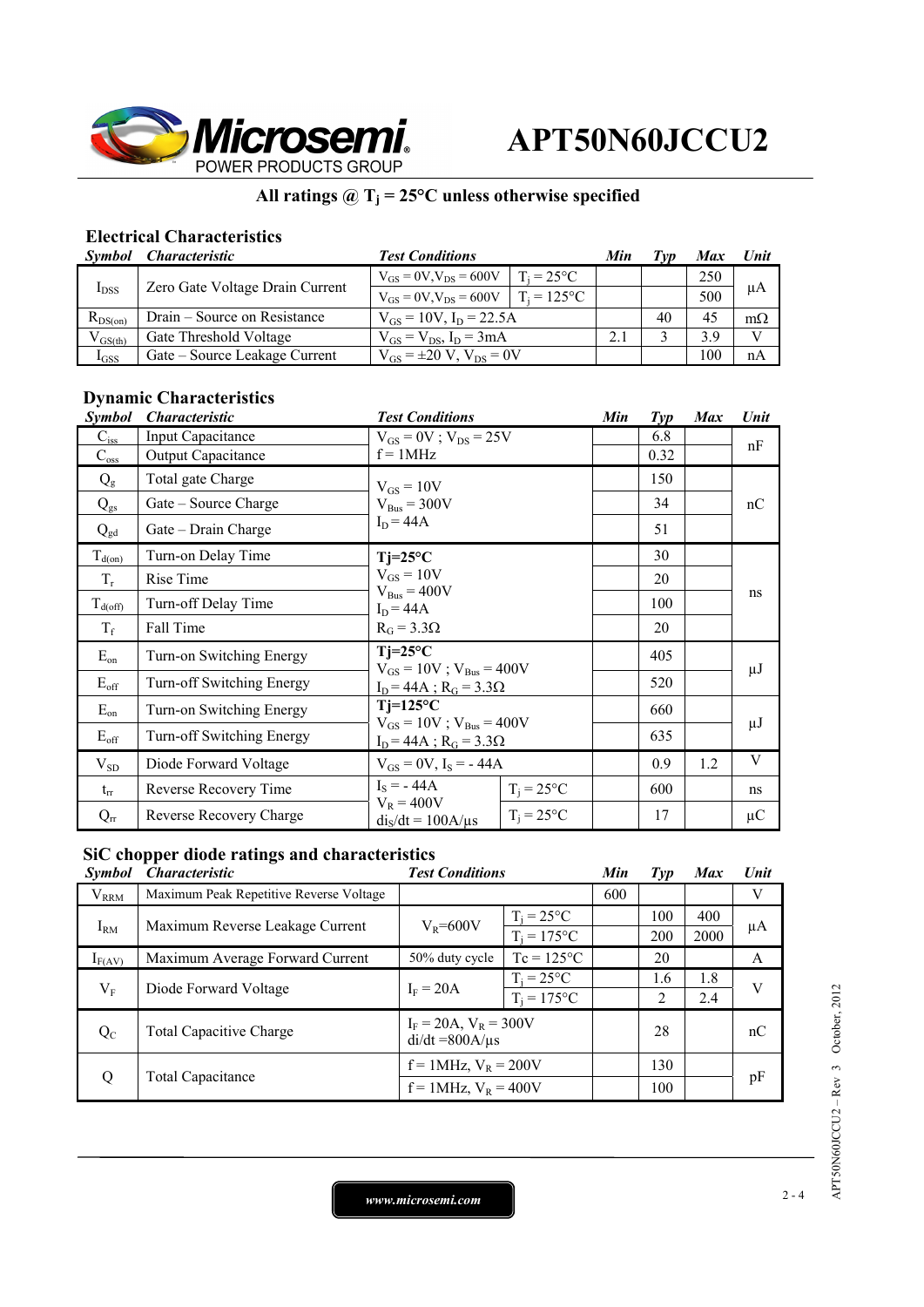

### **Thermal and package characteristics**

|                | Symbol Characteristic                                                             |           | Min   | T vp | <b>Max</b> | <b>Unit</b>        |
|----------------|-----------------------------------------------------------------------------------|-----------|-------|------|------------|--------------------|
| $R_{thJC}$     | Junction to Case Thermal Resistance                                               | CoolMos   |       |      | 0.43       | $\rm ^{\circ}$ C/W |
|                |                                                                                   | SiC Diode |       |      | 1.4        |                    |
| $R_{thJA}$     | Junction to Ambient (IGBT & Diode)                                                |           |       |      | 20         |                    |
| $V_{ISOL}$     | RMS Isolation Voltage, any terminal to case $t = 1$ min, I isol<1mA, 50/60Hz      |           | 2500  |      |            |                    |
| $T_J, T_{STG}$ | Storage Temperature Range                                                         |           | $-40$ |      | 150        | $\rm ^{\circ}C$    |
| $T_{\rm L}$    | Max Lead Temp for Soldering: 0.063" from case for 10 sec                          |           |       |      | 300        |                    |
| Torque         | Mounting torque (Mounting $= 8-32$ or 4mm Machine and terminals $= 4$ mm Machine) |           |       |      | 1.5        | N.m                |
| Wt             | Package Weight                                                                    |           |       | 29.2 |            | g                  |

### **SOT-227 (ISOTOP®) Package Outline**



**"COOLMOS™ comprise a new family of transistors developed by Infineon Technologies AG. "COOLMOS" is a trademark of Infineon Technologies AG".** 

ISOTOP® is a registered trademark of ST Microelectronics NV